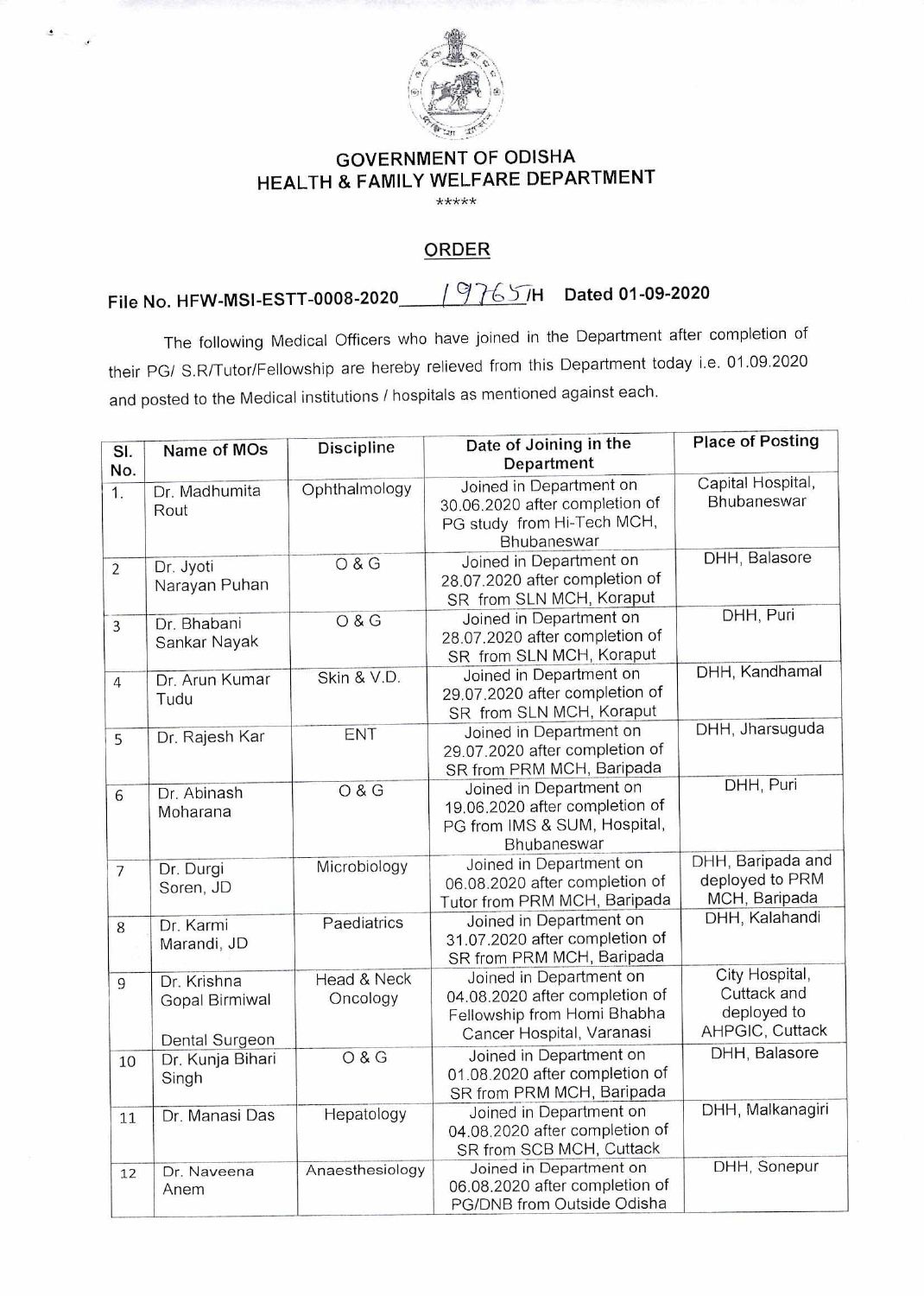| 13 | Dr. Pratyush<br>Kumar Panda    | Pathology              | Joined in Department on<br>10.08.2020 after completion of                                                                                                                                                                                      | DHH, Koraput                                                                                                                |
|----|--------------------------------|------------------------|------------------------------------------------------------------------------------------------------------------------------------------------------------------------------------------------------------------------------------------------|-----------------------------------------------------------------------------------------------------------------------------|
| 14 | Dr. Priyadarshini<br>Behera    |                        | Tutor from SLN MCH, Koraput<br>Joined in Department on<br>30.07.2020 after completion of<br>JR from AIIMS, Bhubaneswar<br>(Relived on 23.07.2020 then<br>she stayed for 7 days home<br>quarantine as she was in<br>contact of a Covid positive | DHH, Mayurbhanj                                                                                                             |
| 15 | Dr. Rajendra<br>Kumar Rout, JD | Surgery                | patient)<br>Joined in Department on<br>21.07.2020 after completion of<br>SR from PRM MCH, Baripada                                                                                                                                             | DHH, Balangir                                                                                                               |
| 16 | Dr. Shaikh Noor<br>Ahmad       | Anatomy                | Joined in Department on<br>06.08.2020 after completion of<br>Tutor from PRM MCH, Baripada                                                                                                                                                      | <b>DHH Balasore and</b><br>deployed to FM<br>MCH, Balasore                                                                  |
| 17 | Dr. Siddharth<br>Mishra        | <b>General Surgery</b> | Joined in Department on<br>31.07.2020 after completion of<br>DNB from IGH, Rourkela                                                                                                                                                            | <b>RGH Rourkela</b>                                                                                                         |
| 18 | Dr. Smrutirekha<br>Sahu        | ENT                    | Joined in Department on<br>07.08.2020 after completion of<br>SR from SLN MCH, Koraput                                                                                                                                                          | City Hospital,<br>Cuttack                                                                                                   |
| 19 | Dr. Soumya<br>Suvashish Sen    | Pulmonary<br>Medicine  | Joined in Department on<br>07.08.2020 after completion of<br>DNB from JLN Hospital, Bhilai,<br>Chhatisgarh                                                                                                                                     | DHH, Kalahandi                                                                                                              |
| 20 | Dr. Debadutta<br>Sahu          | ENT                    | Joined in Department on<br>07.08.2020 after completion of<br>PG from Hi-Tech MCH,<br>Bhubaneswar                                                                                                                                               | Deputed to<br><b>Higher Education</b><br>Department for<br>posting at<br>Ravenshaw<br>University<br>Dispensary,<br>Cuttack. |
| 21 | Dr. Tapas<br>Ranjan Lenka      | Emergency<br>Medicine  | Joined in Department on<br>13.08.2020 after completion of<br>PG study from AMRI Hospital,<br>Bhubaneswar                                                                                                                                       | DHH, Sambalpur                                                                                                              |
| 22 | Dr. Sonali<br>Behera           | Ophthalmology          | Joined in Department on<br>18.08.2020 after completion of<br>PG Diploma from the West<br>Bengal University of Health<br>Sciences                                                                                                               | DHH, Gajapati                                                                                                               |

By order of the Governor

 $020$ Joint Secretary to Government

Memo No  $19766$  /H., Dated: 0

Copy forwarded to the

- 1. Director, Health Services, Odisha / A.D (HRH & Research), 0/0 the DHS, Odisha / Director, Capital Hospital, Bhubaneswar / Director, RGH, Rourkela / Director, AHPGIC, Cuttack / Dean & Principal, PRM, MCH, Baripada / Dean & Principal, FM, MCH, Balasore
- 2. Additional Secretary to Govt., Higher Education Deptt /Registrar, Ravenshaw University, Cuttack for information & necessary action on posting of Dr. Debadutta Sahu (sl. No. 20 ) to Ravenshaw University Dispensary,Cuttack on deputation .